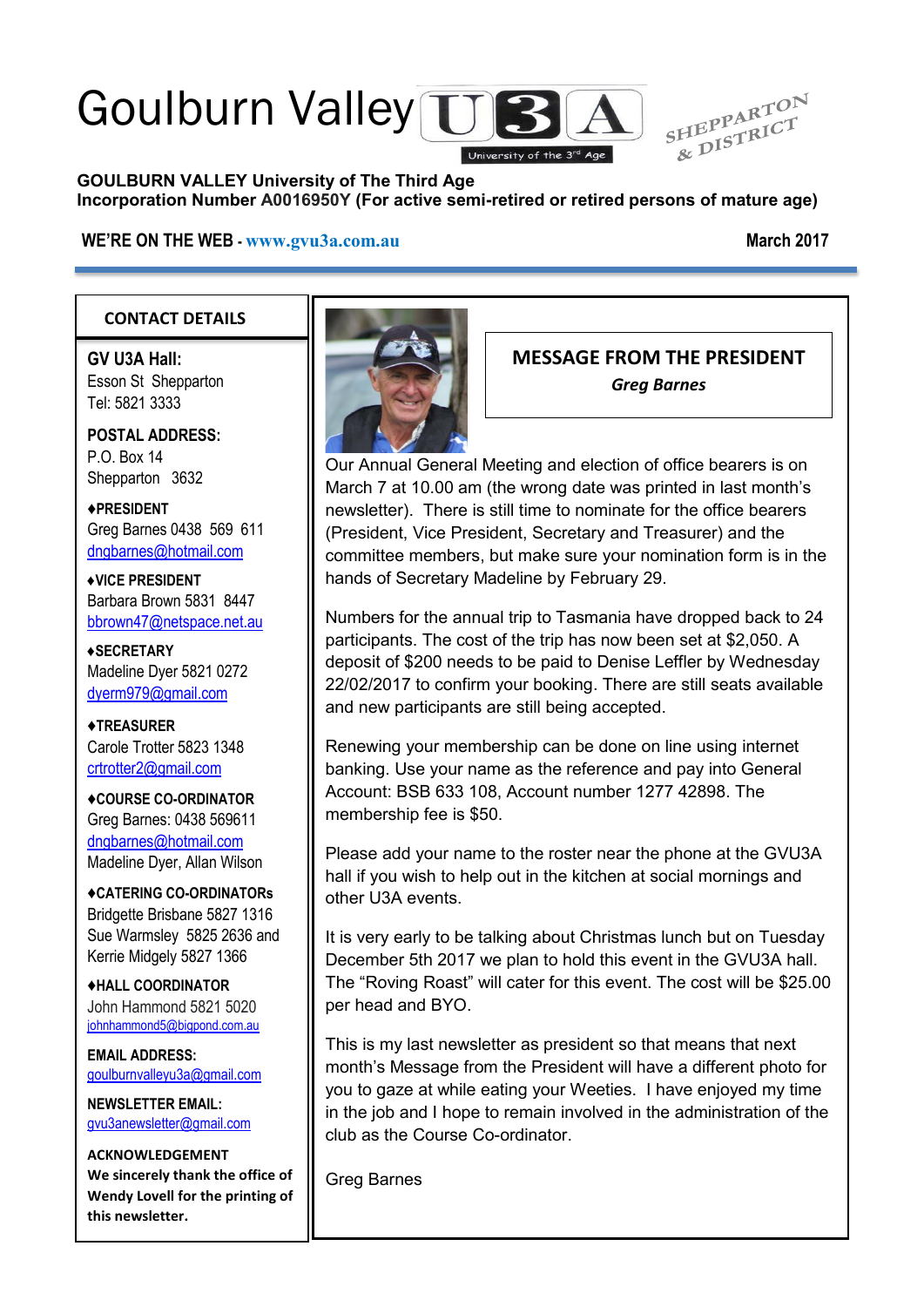# **COURSE CO-ORDINATOR NOTES**

**News and Current Events:** At our first meeting it was decided to conduct the classes fortnightly on the first and third Mondays of the month. The next meeting will be on Monday **February 20 from** 1.30pm to 3.00 pm.

**Dancing class** times have altered, commencing now at 8.45 am and finishing at 9.45 am on the  $2^{nd}$  and  $4^{th}$  Tuesdays of the month. This is to avoid another French revolution.

If you know of anybody keen to run the **Gardening club** or **Italian for Beginners** let me know.

Greg Barnes

#### **iPAD USERS**

iPad Classes commence on 17th March. BEGINNERS from 1.30 to 2.30pm. MORE ADVANCED USERS GROUP from 2.30pm to 3.30pm, each week. Contact**:** Carmel Naughton Ph 5821 6807

# **WALK AND TALK**

**On March 8** The Walk and Talk group will travel to Bright in shared transport, starting at the U3A car park at 8am. It will be an all day trip so take your morning tea to have at Myrtleford and lunch to have at Buchan Bridge after walking to the Eurobin Falls. Then after that we will continue on to Bright and maybe do another walk.

So keep the full day reserved returning to U3A no later than 6pm. Wear clothes and shoes suitable for the weather and water to



carry if required. On this occasion we need to know how many people intend to come so we know how many vehicles and drivers we need to have ready for the journey.

Please contact Bev and Tony Palma, phone 5823 2721 or Ted Stephens, 5822 0424.

Our walk at Cussen Park on February 8 was very pleasant with an early start to beat the heat and a good rest half way at the Tatura Bakery for a vanilla slice and coffee.

Christine Wilson 5822 1474 Mob. 0428 399 648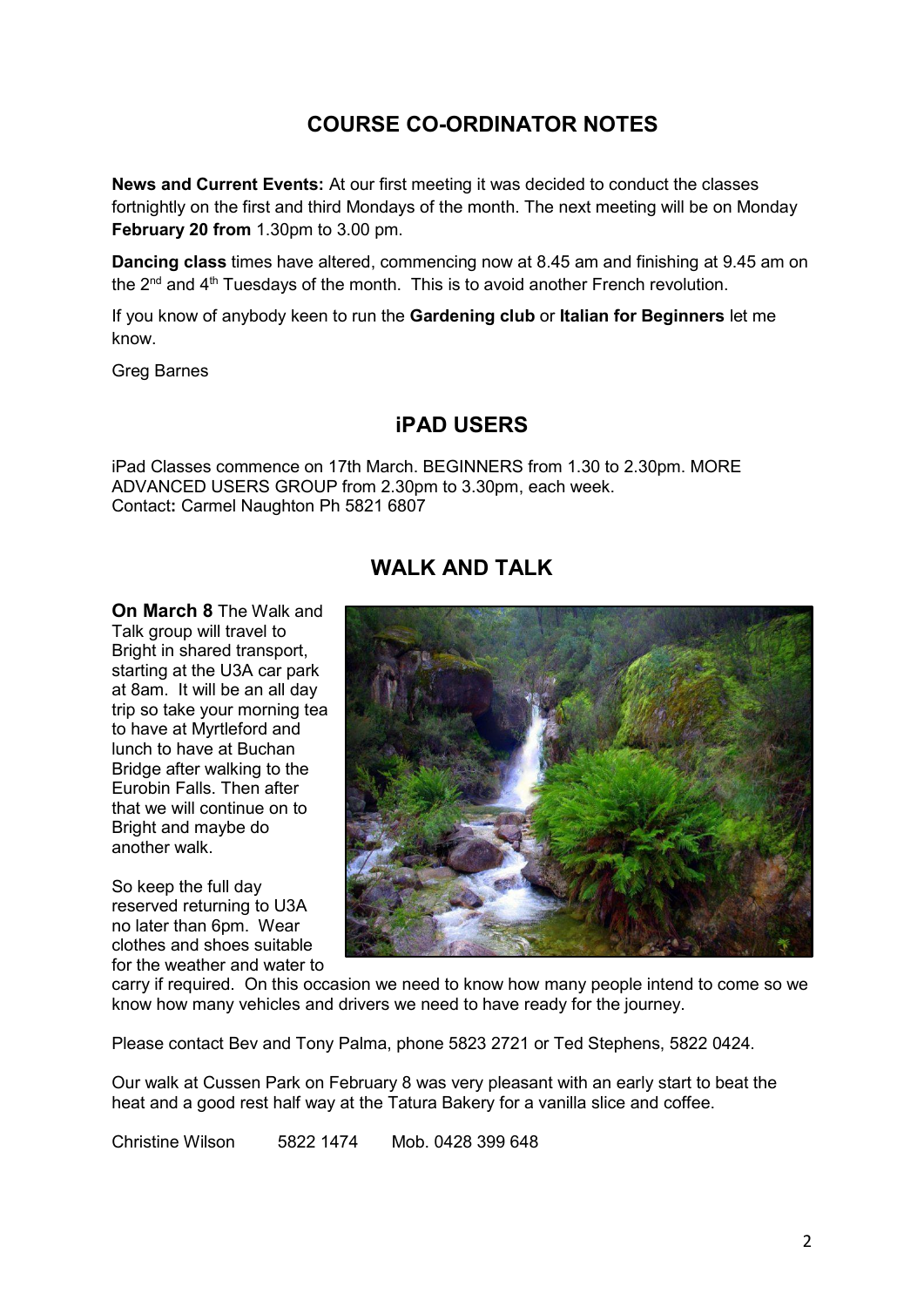# **SOCRATES CAFE**

The next class is on 27 March at 10.00 am. The topic for discussion in "Rethinking democracy to overcome the problems of how it functions".

All welcome! Contact: John Lawry 5823 1704 or jrlawry@bigpond.com.

Members who have shared all the topics introduced since Socrates Cafe "opened" with Pat Crudden will wish him well in the future as he has recently moved to Hakea Lodge.

# **HISTORICAL STUDIES**

The next class is on 13 March at 10.00 am. John Dainton will be presenting a very well researched paper on some controversial aspects of local district history.

All welcome! Contact: John Lawry 5823 1704 or [jrlawry@bigpond.com](mailto:jrlawry@bigpond.com)

## **MONDAY LUNCH GROUP**

We meet every Monday for lunch and a chat and we would love to see more members. It is very informal and if you enjoy a chat and like to eat you are most welcome. Please join us in March at 12 noon at the following locations.

| <b>King City on <math>6th</math></b> | Terminus Hotel on 20th |
|--------------------------------------|------------------------|
| <b>RSL</b> on 13 <sup>th</sup>       | Victoria Hotel on 27th |

Joy Markey Ph 5821 6387

#### **BIRDWATCHING**

Our first outing for 2017 will be at Gemmill Swamp NCR Mooroopna on March 15. The wetland is 85% full at present, so good numbers of birds should be observed. Please meet at the U3A Hall at 9am or at the Mooroopna Scout/Guide Hall car park Echuca Road Mooroopna at 9.15.

Please contact Don Roberts 5825 2404 M 0448 889 224 or Marg Clarke M 0429 350 875.



White-breasted Woodswallow and Chestnut Teal seen recently at Cussen Park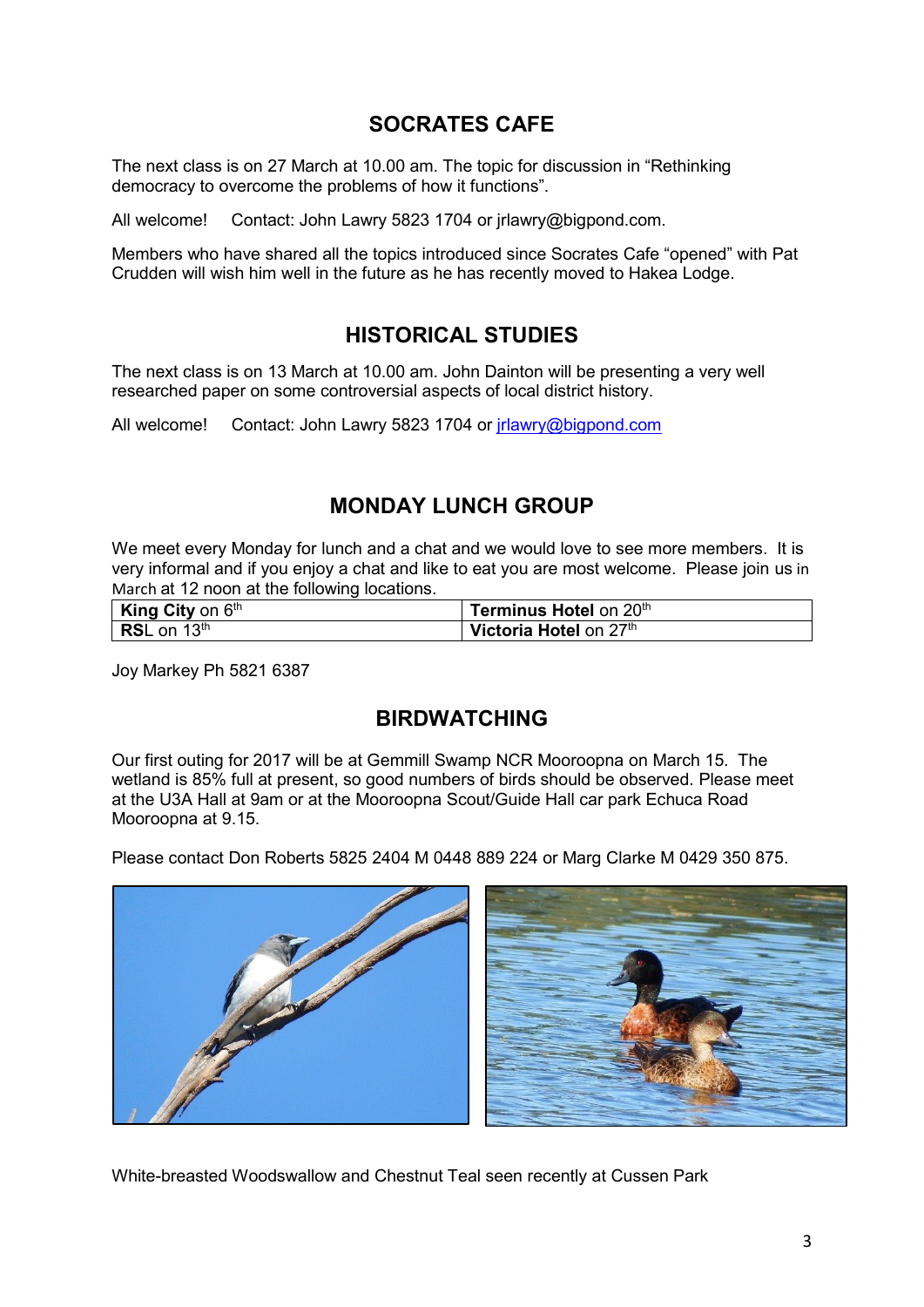# **MULTICULTURAL BUS TOUR, Wednesday 22 March 2017 9am – 4pm**

22 people have registered to go on the bus trip. I have booked seats with the Ethnic Council. I am aware that 22 March is about 4 weeks away and some people may not be able to attend when the time comes. Could you please phone (5831 8447) or email [\(bbrown47@netspace.net.au\)](mailto:bbrown47@netspace.net.au) if you are unable to come as there are others who would like to go.

Following a discussion with Ethnic Council we will park in the long-term car park at the back of the library (be warned – it is normally full by 9am) or along Nixon Street and the Boulevard. The bus will pick us up in front of the library. Departure time 9.15am, Return by 4.00pm. Please car pool if you can to reduce the number of parking spaces required. The tour is FREE.

The tour will visit:

- 1. The Rumbalara Aboriginal Cooperative which provides the following services to the Aboriginal and Torres Strait Islander people in Shepparton - health, family, housing, financial and administrative, justice and aged care and disability services.
- 2. The Turkish Mosque built and opened in 1984 in Mooroopna.
- 3. The Afghan Mosque. The Shepparton Afghani community raised more than \$1 million to establish their mosque which was commenced in mid-2013. It is now almost complete and is being used.
- 4. Gurdwarra Sahib Shepparton (Sikh Temple) is situated in Doyles Road and stands out with its white walls and golden domes.
- 5. The Iraqi Mosque which was established in the north of Shepparton in 2000. This place of worship has served a growing Iraqi community in Shepparton.

Lunch will be provided at the Afghan Mosque.

For those planning to do the Multiculturalism Course in Term 2 the tour is an excellent introduction to four of the communities that have settled in Shepparton.

# **PROPOSED COURSE: MULTICULTURALISM IN THE SHEPPARTON AREA**

There will be a planning meeting for this course on Thursday March 23 at 11.45am to arrange the permanent time and to decide the content that is of most interest to the class.

Content and activities will depend on what interests the group and the extent of my knowledge. The course could continue in short blocks in Term 3 and 4.

#### **Proposed date**: Term 2 **Length**: 4 – 6 weeks

**Day and time**: to be decided between myself, the group and the U3A timetable **Number of participants**: 15 will be the limit as there will be visitors who join the group for discussions.

**Course Outline**: To be confirmed but will include a brief look at how our population is made up, the history of migration to Shepparton, myths and facts of immigration.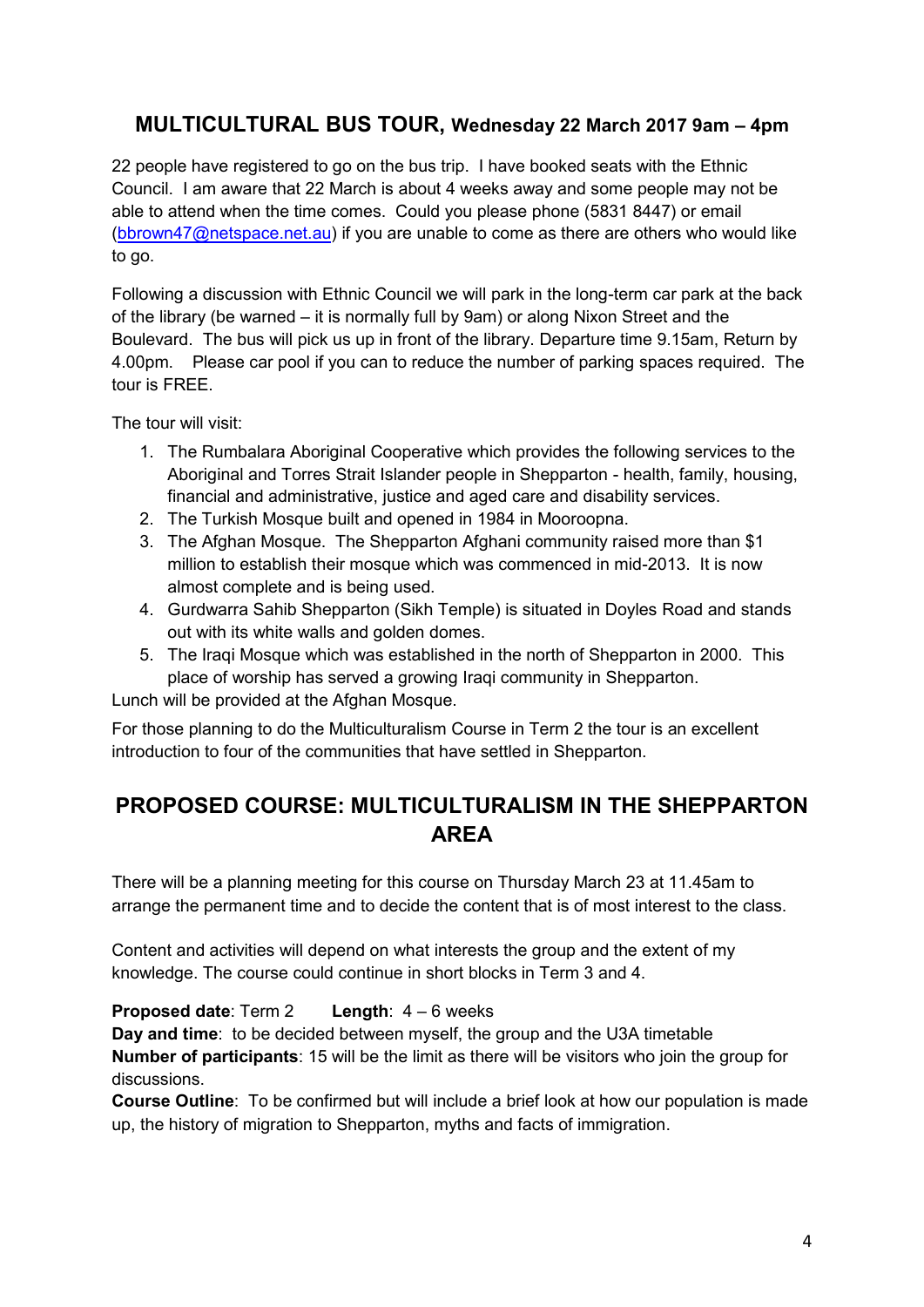# **LEARN TO PLAY BRIDGE**

There are many good reasons to play bridge. First and foremost, it's a fun game to play. That's why bridge is the most popular card game in the world. At U3A bridge is played socially each Wednesday and by experienced players on Monday nights and Saturday afternoon.

If you would like to learn to play bridge, a four week course will start on Wednesday 1 March. After the 4 week course you will be invited to play supervised bridge, with experienced players available to assist. Each lesson will run for 3 hours from 1pm to 4 pm. The course is suitable for those with no previous experience and also for those seeking to refresh their bridge skills.

The course will be run by Derek Poulton, assisted by members of the Shepparton bridge club. Players start playing 'minibridge' in their first lesson. This allows participants to play bridge without the need to bid. From week 2 we teach players a simple way to bid, based on the standard American system, and using Paul Marston's book 'Introduction to bridge - 5 Card Majors'. Copies of the book will be provided at a reduced cost to participants.

For further information contact Derek Poulton email [dcp.klp@gmail.com,](mailto:dcp.klp@gmail.com) ph 5825 4112 or on the web [www.wix.com/sheppartonbridgeclub/2014.](http://www.wix.com/sheppartonbridgeclub/2014)

## **PHOTOBOOKS**

Classes for creating photobooks of those wonderful holiday snaps and the grandchildren have begun. Sessions run on Thursdays from 3pm. We will continue for a few months (when we all begin travelling) and then recommence later in the year (when I'm back from wherever we get to this year). There will be no Photobook class on Thursday 8th March.

For anyone wanting to join in these classes, please contact me so you can install the program I use before coming in. It is preferable to have your own laptop so that work done in sessions can be continued at home. For those with only a desktop it will be a learning experience that will then need to be repeated in full at home as, due to the nature of the program, it won't be possible to take home what you've done on one computer and transfer it your own computer.

David Muir ph. 5821 4349 mob. 0414 88 1369

#### **ON THE TRAIN**

For all interested train adventurers, there will be a MEETING next Friday 24th February at 12.30pm at U3A to discuss ideas and plan the year.

The 1st Trip to Melbourne will be MARCH 30th leaving Shepparton on the 6.30 train. There will be a 2 hour guided tour of the Chinese Museum and China-town. After that, the rest of the day is to be decided by the group.

Tour cost is \$16 concession per person with group of 10 or more.

Beris McKemmish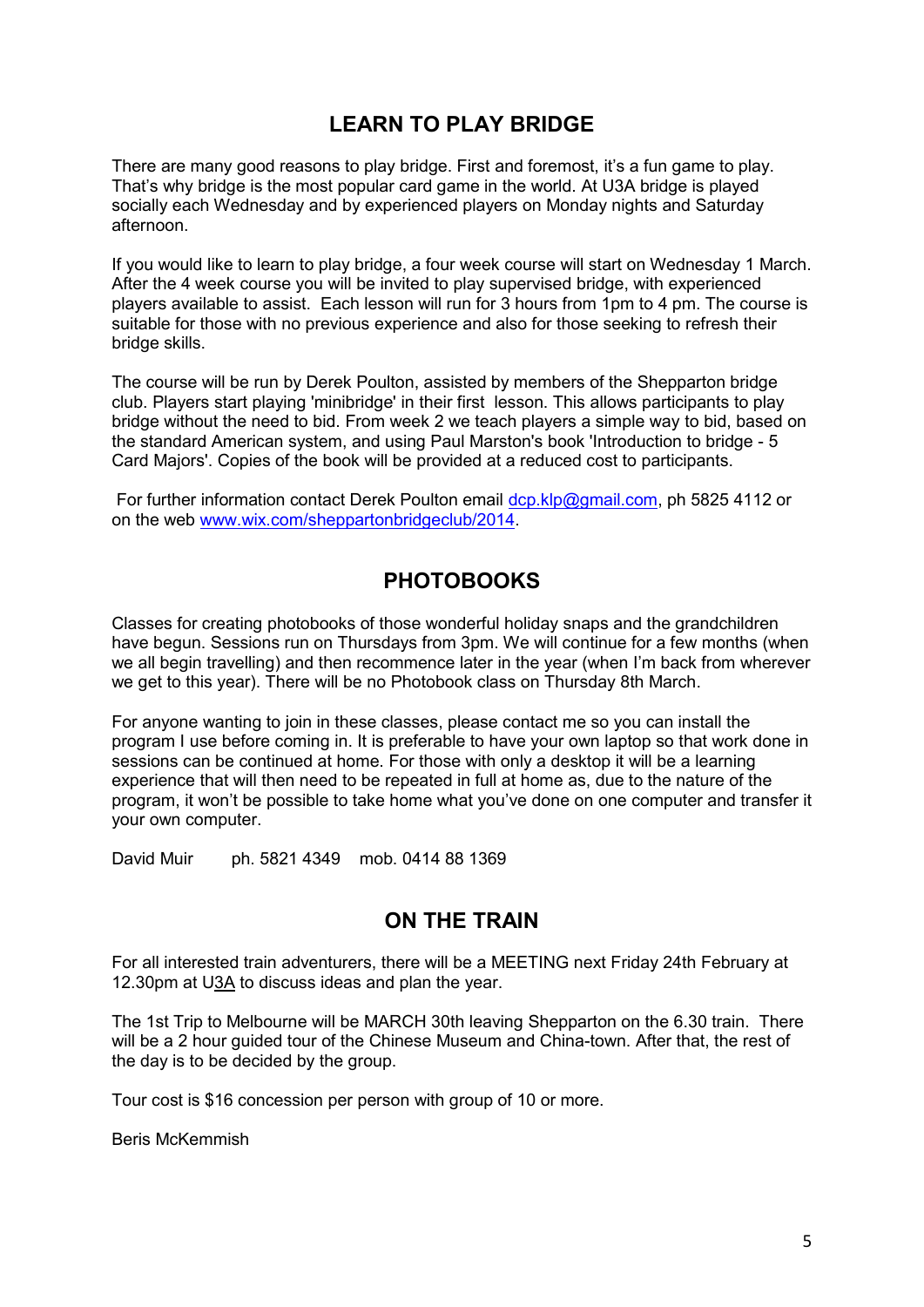# **ART AT SAM WITH U3A**

Last year a few U3A members participated in a research project at Ian Potter, Melbourne University for their new degree course on Ageing. Now U3A is invited to contribute again with our mature age ideas in a discussion.

This time the session is at SAM on Tuesday 14th March 10.30 -12.00 with lunch.

Are there a few interested members who'd like to share ideas on making the present SAM a more age-friendly place? Come talk to me and I'll add more detail before you decide. Thank you, I look forward to talking to you,

Beris McKemmish Ph: 5831 5484

## **SCIENCE MATTERS**

#### **A2 Milk: Is it better for you or just clever marketing?**

This year there will be a court case between the A2 Milk and Lion companies over rival claims about their branded milk. A2 claim that "that the A1 protein in regular cows' milk might cause tummy discomfort in some of us. If that's you, A2 Milk™ may help". To counter this marketing benefit the Pura Milk Co labelled their milk as "Naturally contains A2 protein".



For our March class we will explore the science behind these claims. Is it a rerun of the old rivalry between Jersey and Friesian, or something real for sick stomachs? I will present what I have been able to find out on Monday March 27 at 1.30 pm. [**Note 1 week later than normal time**]. Along the way I will talk about some of the good and bad methods of science and we will have a taste test of the two milks.

Allan Wilson 5822 1474

## **NATURAL RESOURCES**

#### **FRIDAY MARCH 3: 10am U3A HALL**

**GUEST SPEAKER**: Marisa O'Halloran, Sustainability Officer COGS **SUBJECT:** City of Greater Shepparton's energy reduction and climate adaptation plans

#### **BUS TRIP, FRIDAY MARCH 10**

**Natural Resources** in conjunction with **Industry Tours** will have a City of Greater Shepparton 'Follow your Rubbish" trip. Departs Ford's Bus Depot 9.30am returns approx. 12.30pm **Cost \$10**, money required by March 7 Coffee Morning.

John Dainton 5821 3881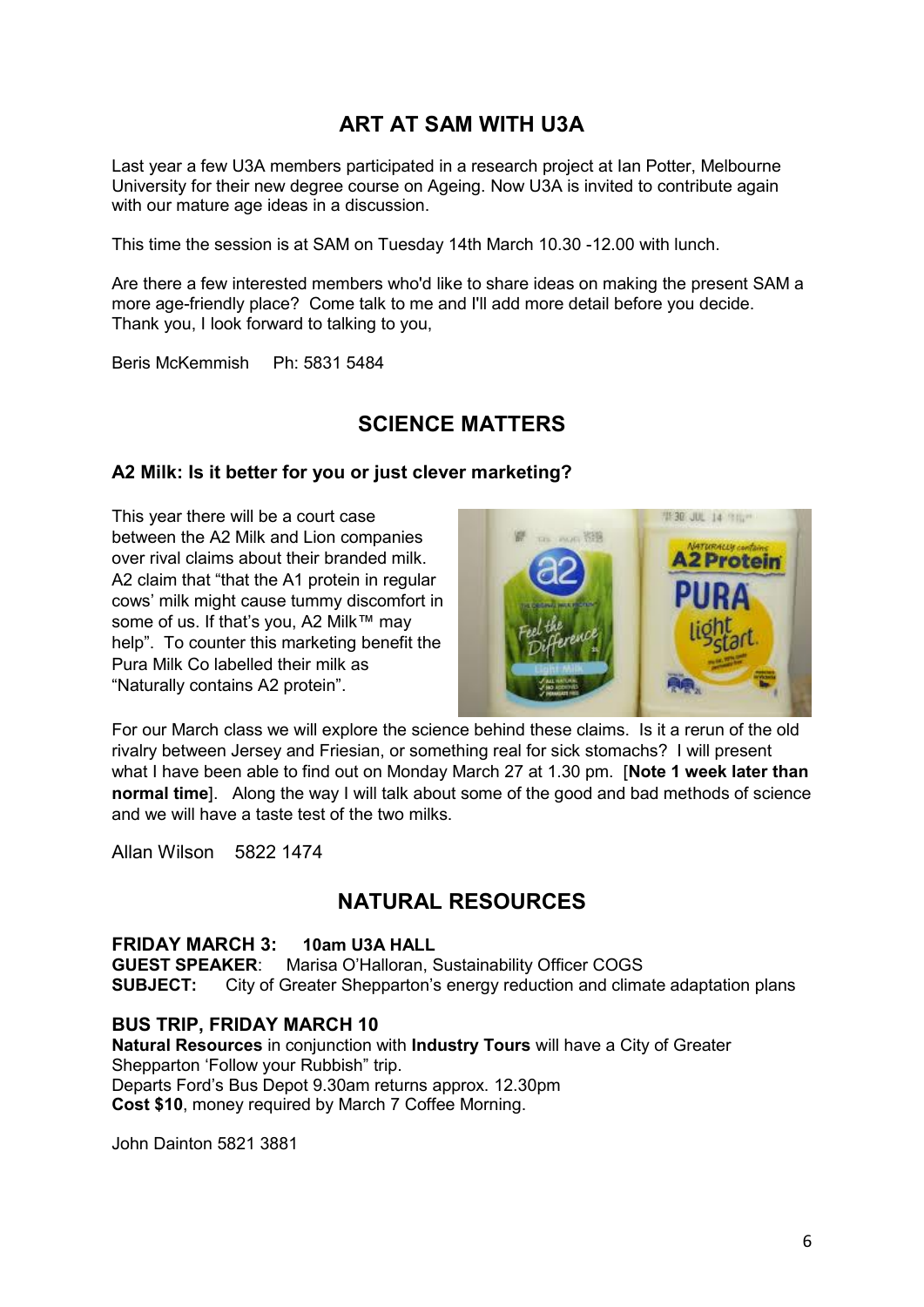## **COMPUTERS**

Computer sessions have commenced and we are already covering a wide range of topics such as, Microsoft Word, Facebook, having computers communicating with the printer, tidying up emails and working with photographs. There will be no computer class on Monday 5th March.

David Muir ph. 5821 4349 mob. 0414 88 1369

## **OPERA APPRECIATION**

On Sunday February 26 we will be travelling to Wangaratta Cinema to view the film of Verdi's dramatic opera "**Nabucco**" from the New York Metropolitan Opera. Placido Domingo will be singing the title role of Nabucco (Nebuchadnezza – King of Babylon) in this drama which contains the famous Chorus of the Hebrew Slaves, sung from a setting on the banks of the Euphrates River. It is sung in Italian with English subtitles.

We will leave the U3A car park at 11am (check time a few days beforehand), but will need to know ahead of time if you intend to come so we can arrange cars and drivers. Bring your own lunch.

On Sunday March 19 the opera will be a great one for music lovers and French students - Gounod's **Roméo et Juliette** in French with English subtitles. I can't imagine anyone not enjoying the music for this romantic story whose ending never becomes a happy one! Meeting and travel arrangements will the same as for Feb 26.

Please contact Christine or Allan Wilson 5822 1474 or Mob.0427 399 648.

## **WRITING4PLEASURE**

Writing in a group is so much fun. Writing topics for March 16 are: Patience, Childhood Friend, or Power in the Playground. It is always great to hear the diverse stories that come out of these topics.

We look forward to welcoming new members. Remember, if you can talk, you can write.

Contact numbers: Mary Heneghan 5831 6997 or Bridgette Brisbane 5827 1316

## **MATILDA**

"Miss Escreet, Mr. Hays is here to see you."

"Thank you, Jenny, just tell him to wait in the parlour. I'll be out presently."

Matilda smiled to herself and her face coloured a little. Since she had become owner of the establishment there was certainly some deference shown to her. Also, it was pleasurable to think that this young man had called on her once again.

"And Jenny, make sure his shoes are clean."

The floors had just been cleaned and she needed Jenny to work in the preparation area. Matilda looked in the mirror, captured some unruly strands of hair and let her gaze move to the window where Finlay's horse patiently waited for his return. There had been no rain since she arrived here over two years ago and it seems that there was none to come. Every